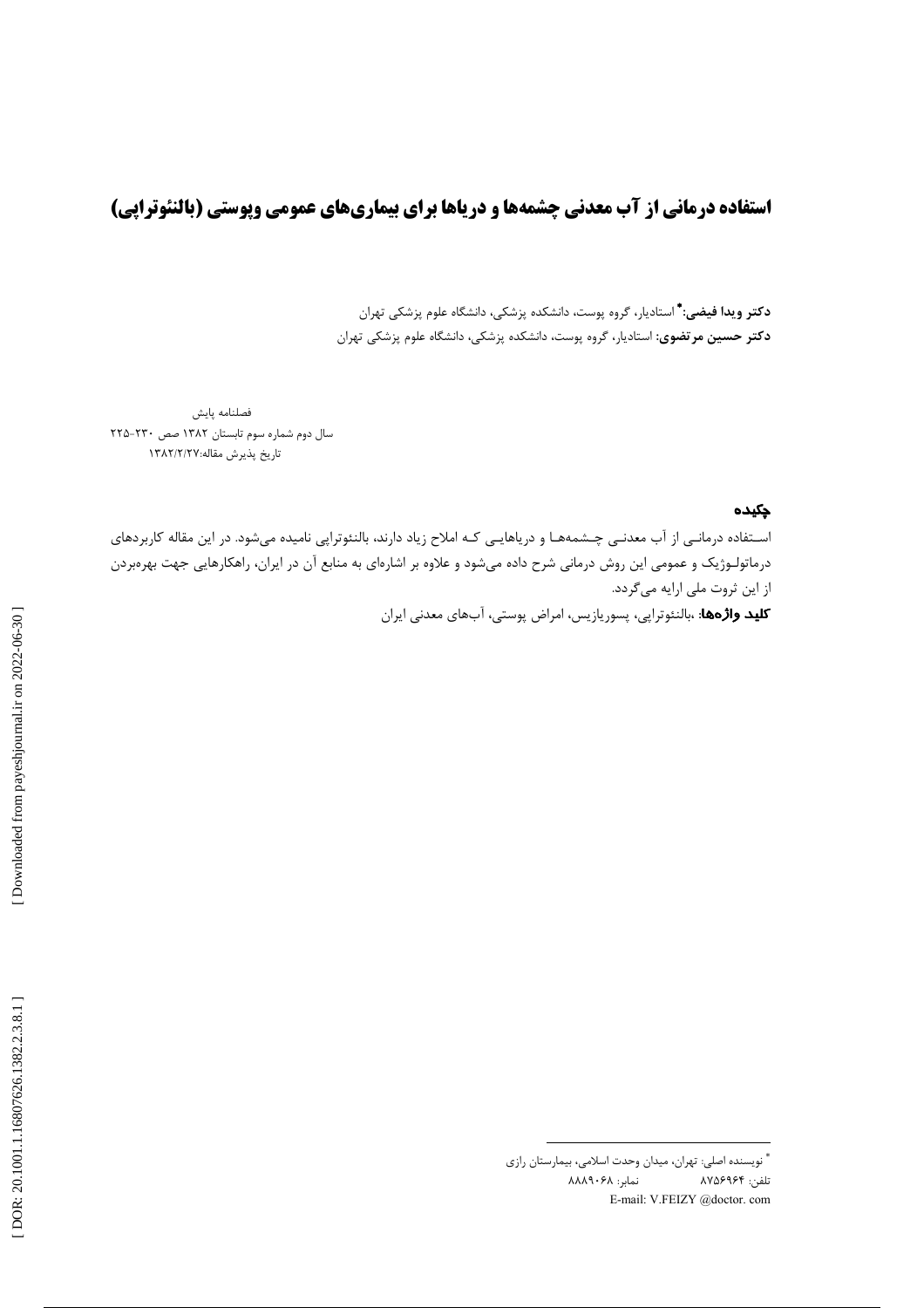.<br>فصلنامه پژوهشکده علوم بهداشتی جهاددانشگاهی



#### مقدمه

بالنئوترایـی بـه معـنای فـرو بردن بدن بیمار در آب معدنی چشمهها و یا برخی دریاها که املاح زیاد دارند،برای درمان بیماریها است کـه جـزء انـواع درمانهای فیزیکال محسوب میشود و از دسته درمانهای تجربی و سنتی است [۲،۱].

شــروع طــب آلتــرناتيو (جايگــزين) در درماتولــوژي، بــا بالنئوتراپي بـوده اسـت و اسـتفاده از ايـن روش به اواسط قرن شـانزدهم بـاز مـی گـردد. بـه ایـن ترتیب پر سابقهترین اطبا در کاربرد بالنئوترایی، درماتولوژیستهابودهاند واین کاربرد به شکل کمپـرسهـای مخـتلف و حمـام با آب نمکدار، حمام تار و نیز استفاده از آب بحـرالمیت بـرای بسیاری از امراض ایجادکننده پوسته ریزی بوده است. اولین مقالهای که در این باره نوشته شد متعلق به یک پزشک اتریشی به نام Caspar Schober بود و بـا آن تأييدي نيز بر تجربيات منتشر نشده همكاران ايتاليايي او بر جاگذاشته شد. شاید یکی از دلایل رواج بیشتر بالئنوتراپی بـرای امـراض پوستی این باشد که در این رشته، امراض مزمنی كـه فاقـد يـك درمان اختصاصى يا خيلى مؤثر باشند، به تعداد زیادوجـود دارنـد و از طرفـی، مخـصوصاً درکـشورهای در حال توسعه کـه امـراض پوسـتی شـیوع بیشتری دارند، درمانهای درماتولوژیک گران قیمت هستند، در حالی که بالنئوترایی ارزان قـیمت اسـت و حتـی اگـر بـی اثـر باشد، روشی نسبتاً بی ضرر است[۲،۱].

#### نحوه اثر

مےدانیم که آب حداقل ۶۰-۵۵ درصد وزن بدن را تشکیل مـهدهـد و ميـزان آب لايـه شاخى پوست از لايههاى زيرين تا سطح آن ۴۰-۱۵ درصد است و در علت شناسی برخی امراض یوسـتی، بـهخـصوص درماتیت آتوییک(نوعی اگزمای سرشتی و ارثے )و ایکتیوز(فلسی شکل شدن یوست همراه با خشکی آن) اشـكالى در سـد دفاعى پوست وجود دارد، بهطورى كه به علت عدم توانایی درساختن چربیهای لازم، مقدار بیشتری آب از راه یوست دفع مے شـود و در نتیجه یوست خشک شده و همین خـشکی باعـث نفـوذ پذیری پوست به مواد نامحلول در آب که برخـی از آنهـا تحـریک کنندههای قوی پوست هستند، می شود  $[\n\pi]$ 

عـلاوه بـر آب، امـلاح موجـوددر آن نيز اثرات خاص خود را دارنـد بهطوري كه بهعنوان مثال، خوردن آبهاي معدني حاوي ليتيوم،احــتمالاً اولــين فـرم ليتــيومترايــي بـراي مبــتلايان بــه افــسردگی روانــی بــوده اســت[۴]. Halevyو همکــارانش[۵] مکانیسم احتمالی اثـر بالنئوتراپـی را،ایجاد تغییرات در میزان عناصر كمياب (Trace elements) بدن مىدانند زيرامشاهده کـردهانـد کـه در مبتلایان به پسوریازیس(داء الصدف، که نوعی بـیماری پوســته دهــنده است)، قبل از بالنئوتراپی میزان منگنز سـرم خيلـي بالاتـر از نرمال بوده و بعد از انجام بالنئوترايي اين میـزان بـهطور قابل ملاحظهای افت پیدا کرده ومیزان این افت، بـين مبـتلايان پاسخ دهنده به درمان، تفاوت فاحشى با افرادى داشــته اســت كــه پاسـخى بــه اين روش درمان نداده بودند. در مورد میـزان سـرمی لیتیوم نیز تغییرات و همبستگی مشابهی مشاهده شد.

بـه این ترتیب آنها نتیجه گرفتند که منگنز و لیتیوم ممکن است نقـشی در اثـر بخـشی بالنئوتراپـی با آب بحرالمیت برای پـسوريازيس داشـته باشـند.عـلاوه بـر اين يافتههاى بالينى، در مطالعــات In vitro[۶] نیــز ثابـت شــده کــه بالنئوترایــی روی مهاجرت و تحریک سلولهای لانگرهانس انسان مؤثر است.

### موارد کاربرد

 $\tau\tau$ .

بالنئوترایـی در درمـان امراض یوستی عذاب دهندهای چون اگـزما، پـسوريازيس، زگيل،ويتيليگو(برص ،پيسى) و اريترودرما (قرمـزي سراسر پوست بدن) بهكار رفته است[۲] ولي بيشترين کاربرد را در پسوریازیس و امراض مربوطه داشته است و این مهــم بــه شــكل Bioclimatology و بالنئوترايــي از زمــان Goeckerman و بـهدنـبال معرفـي روش برجـسته و بـه شكل اسـتاندارد انجـام مـىشـود. در ايـنجا بـهعنوان مثال مواردى از کاربرد درماتولوژیک بالنئوتراپی در چند مطالعه ذکر میشود:

در یک مقالــه آلمانــی[۷] بــیماری مبــتلا بــه لنفوماتویــید پاپـولـوزيس (نوعـي لنفوم پوستي با منشأ لنفوسيت T و درجه بدخیمـی کـم)شرح داده شده که بعد از پانزده سال ابتلا به این بـیماری، بـهعلت وجود کنترااندیکاسیون نسبی برای استفاده از 8-Methoxypsoralen خوراكسيي، مسبورد درميسان بيسا Bath-PUVA (روشی که در آن بیمار در وان آب حاوی داروی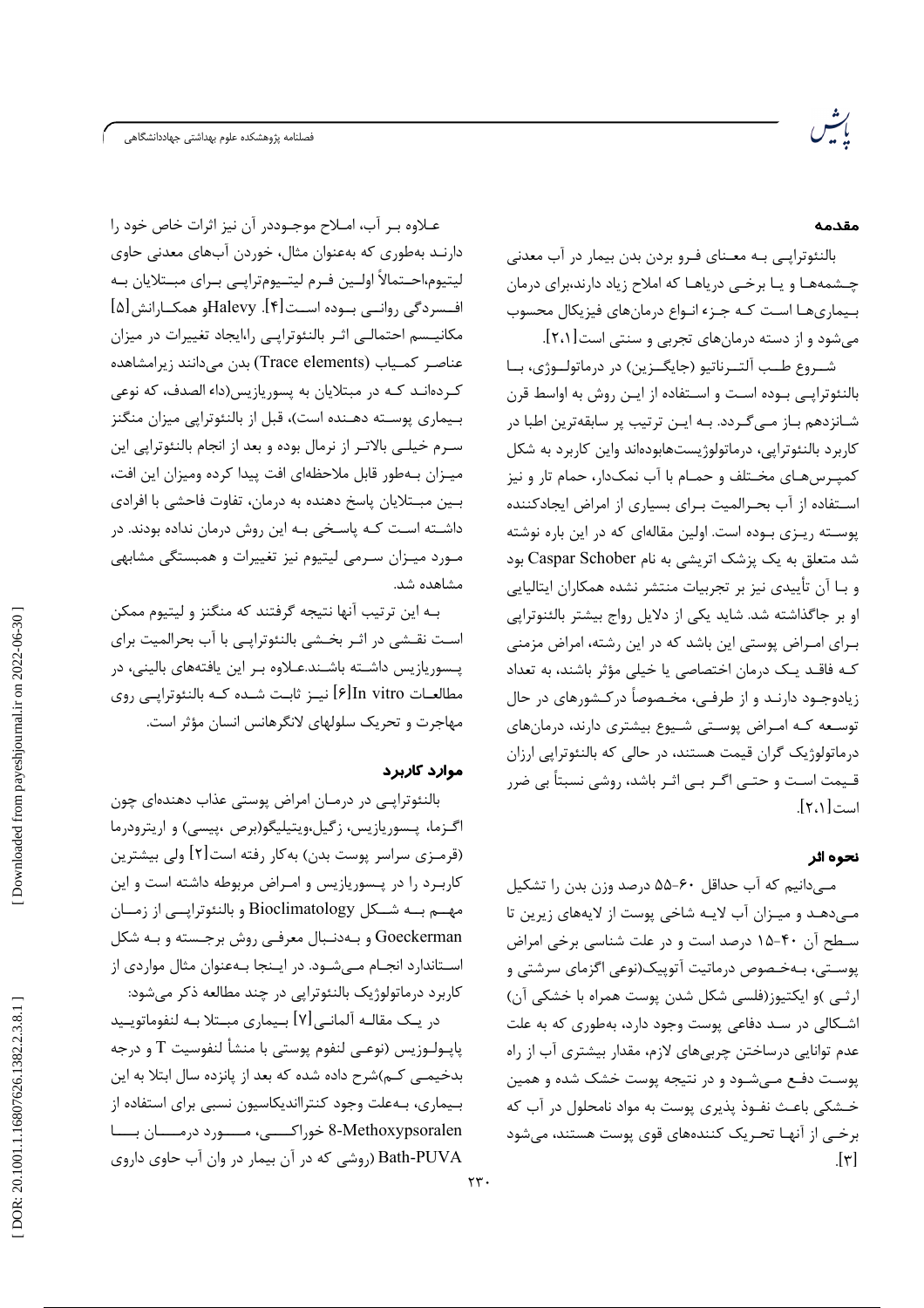استفاده درمانی از آبمعدنی چشمهها و …

.<br>مدا فیضے , و حسین مرتضو*ی* 

يكشس

متوکسالن حمـام مـیٍگیرد) قرار گرفت و در این روش بهجای آب معمولـى از آب معدنـى اسـتفاده شد و بهاين ترتيب فقط با ۲۹ جلسه درمان تمامے پایولها و پلاکهای بیمار از بین , فتند.

درمـان درماتیت آتوپیک (نوعی اگزمای سرشتی و درونزای پوست که اغلب با دیگر تظاهرات آلرژی مثل آبریزش از بینی و عطـسه همـراه اسـت وميكـروب اسـتافيلوكك باعث تشديد آن مـیشـود) نیـز بـهوسـیله بالنئوتراپی در مقالهای از ژاپن[۸] به تفـصيل شـرح داده شـده است. در اين مقاله ٧٠ بيمار مبتلا به درماتـیت آتوپیک مقاوم روزی دو بار و هر بار ۱۰ دقیقه در آب معدنے اسے دی با دمای ۴۲ درجـه سانتیگراد بهمدت دو ماه حمـام گـرفتند و اين باعث بهبودي درماتيت و نيز محو ميكرب استافیلوکک از یوست ۷۶ درصد این بیماران شد.

در مطالعــهای از فرانــسه[۹] بــرای ۹۲ بــیمار مبــتلا بــه پسوریازیس متوسط تا شدید روزی ۲۰ دقیقه دوش ۳۵°۲ آب معدنے و خــوردن پــک لیتــر در روز آب چــشمه حــاوی (70mg/l) و Selenate (1mg/l) تجويـز شـد و در عـرض ٣ هفته، نصف بيماران به ميزان بيش از ۵۰ درصد بهبود یافتـند. نویسندگان این مقاله معتقدند که استحمام در این آب باعث مـىشـود كـه نفـوذ سـلنيوم بهداخل نسوج صدمه يافته يوسـت اين بيماران افزايش يابد وبه اين ترتيب التهاب فرو كش نمايد.

گزارشـات دیگـری نیـز در مـورد اثـرات مفید این روش در درمان پسوریازیس[۱۰] و نیز آرتریت پسوریازیس[۱۱،۱۰]و نیز همراهـي آن با فيبروميالژيا(درد و خستگي مزمن عضلات و كل نـسوج فيبـروي بدن،كـه علت آن هنوز شناخته نشده است و با سـندرم خـستگی مـزمن تـشابه دارد) [۱۲] موجود است. برای درمسان Ichthyosis linearis circumflexa (لكسه هساى قرمزرنگ پوستی که در حاشیه آنها پوستههایی با طرح خطی و حلقـوی دارند)نیز از بالنئوتراپی استفاده شده[۱۳] و بعد از ۴۰ جلسه بهبود كامل مشاهده شده است.

دراسـكلرودرماي منتـشر نيـز بالنئوترايي مؤثر و مفيد بوده اسـت[۱۴] کـه البــته در ايــن مورد هم بههمراه PUVA به کار رفته است.

بایـد تـوجه داشـت که چون مطالعات موجود بیشتر برروی آب بحـرالميت انجــام شــدەانــد، خــصوصيات منحصر بەفرد آن بیشتر شناخته شده ولی کاملاً پیداست که بسیاری از چشمهها و یـا دریاهـای دیگـر نیز خواص ویژه خود را که گاه منحصر به فردهستند، دارا مے باشند[۲].

بـههرحال خصوصيات منحصر به فرد بحرالميت چنين ذكر شـدهاند: پایینتر بودن سطح آن از سطح دریاها و به این ترتیب داشتن اکسیژن بیشتر و نیز نسبت خاصی ازUVB بهUVA که باعث میشود اثر درمانی آن مشابه PUVA تراپی مدرن شود. علاوه بر ایـن میزان نمک آن نیز بسیار بالاست (۳۳ درصد در مقايــسه بــا اقــيانوس كــه ٣ درصداســت). از آب بحــرالميت در کشورهای اردن و فلسطین اشغالی می¤وان بهره برد[۱۲].

### اثرات عمومي

عـلاوه بـر اين اثرات اختصاصي درماتولوژيک، اثرات عمومي مـتعددي نيـز بـراي بالنئوتراپي مورد قبول واقع شده كه از آن جملهاند: تأثير بر روى سيستم قلب و عروق[١۵]، تيروئيد[١۵]، متابوليــسم ليپيد[١۵،١۶] مكانيسمهاي دفاعي آنتي اكسيدانت، چــشم، سيستم تنفسي[١۵]، دفع نيكل و كبالت از بدن، پديده درد والتهاب، ديابت قندي[١۵،١٧]، امراض استوماتولژيک[١٨]، درمـان زخم معده[۲۰،۱۹ و ۲۱]، آرتریت روماتوئید[۲۲،۱۱] و آ, تروز [۲۲].

#### عوارض

البته عوارض نسبتاً كمشيوعي نيز گزارش شدهاندكه عمدتاً از نوع عفونت به شكل بيمارى باد سرخ در اندام تحتانى مبتلایان به نارسایی شدید وریدی یا رکود جریان لنف[۲۳] یا آلودگی باکتریال[۲۴،۲۵] بودهاند ویا در اثر گرمای شدید آب دچار Erythema abigne (عارضه پوستی ناشی ازنوعی سوختگی تدریجی یوست که زمینه ساز سرطان آن است) شدهاند[۲۶].

با این که اکثر مقالات از تأثیر آبهای معدنی کشورهای آلمان و اتریش[۲۷،۱۵]، آمریکا[۲۸]، ایتالیا[۲۹]، اسپانیا [۳۰]، شوروی سابق[۳۱]، فرانسه[۳۲]، یوگسلاوی، رومانی، لهستان، بلغارستان[۳۳]، اردن[۳۴] و تمام سواحل بحرالميت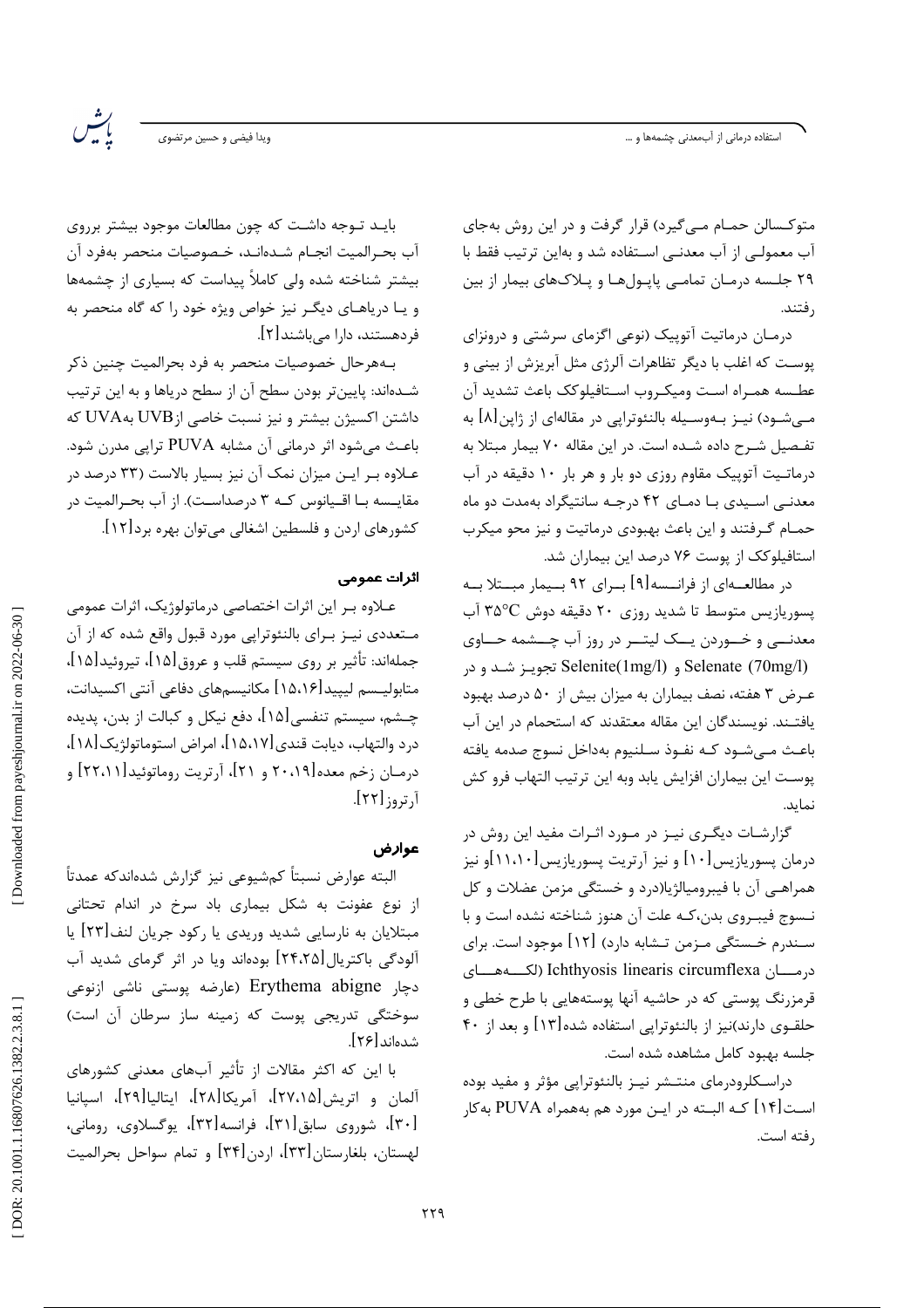.<br>فصلنامه پژوهشکده علوم بهداشتی جهاددانشگاهی

[۵] خبر میدهند، در کشور ما ایران نیز چشمههای بسیاری وجود دارند که اثرات درمانی آنها در طب سنتی وبین مردم ییش از پزشکان شناخته شده است. دلیل این عدم آشنایی شاید عدم بهره برداری اصولی از این چشمهها و بی توجهی به آنها از نظر توریسم و در نتیجه دشواری انجام تحقیق علمی و جدیدتر روی آنها، چه از نظر تجزیه دقیق این آبها و چه از نظر شناخت اثرات درمانی آنها است.

جهت آشنایی، فهرستی بسیار خلاصه از چشمههای معدنی ايـران مـي[وريــم[۳۵] بـدون ايــن كــه ادعــاي كامل بودن اين فهرست را داشته باشیم: ١- استان آذربايجان شرقى داراى ٢٣ چشمه (غنى ترين استان ایران از این نظر) ٢- استان آذربايجان غربي:٢٠ چشمه ۳- استان کرمان: ۱۴ چشمه ۴- استان مازندران: ۱۲ چشمه ۵- استان سیستان و بلوچستان: ۹ چشمه ۶- استان خراسان: ۷ چشمه ۷- استان تهران: ۶ چشمه ٨- استان زنجان: ۵ چشمه ۹- استان همدان:۴ چشمه ۱۰- استان مرکزی: ۳ چشمه ١١- استان اصفهان: ٣ چشمه ۱۲- استان بوشهر:۳ چشمه ۱۳- استان هرمزگان: ۱ چشمه ۱۴- استان فارس: ۱ چشمه

اغلب این آبها بیکربنات کلسیم و آهن و منیزیوم دارند و PH آنهـا مايــل بــه اســيدي اســت و عمــدتاً بــراي دردهــاي روماتیـسمی و امـراض جلـدی مـثل اگـزما مـورد استفاده قرار مــی٤گیرند[۳۵،۳۶]. بهعنوان مثال آب چشمه شاهان گرماب در جنوب شرقی مشهد برای درمان اگزمای حاد و مزمن, خشک و ترشح دار و نیز پسوریازیس مؤثر گزارش شده است[۳۶].

بـراي برخـي از ايــن آبها نيز اثرات جالب توجه ديگري مثل درمـان چاقـی در مـورد چشمه گراو مهاباد[۳۵] و بش قارداش بجـنورد[۳۶] و سـرعین در غرب اردبیل[۳۵] و بیله دره اردبیل [۳۶] و یا دفع مواد سمي در مورد آب بوکان و چشمه اعلا در ۴

کیلومتری شمال شهر دماوند و سرعین اردبیل[۳۵] و یا درمان آلـرژي در مورد چشمه بش قارداش در حوالي بجنورد[۳۶] و يا درمـان بـیماری قند و فشار خون در مورد چشمههای گوگردی رامسر [۳۵] نیز ذکر شدهاند که نیازبه تحقیق و اثبات علمی تری دا, د.

در صورت انجام تحقيق بيشتر و اثبات چنين اثراتي مي توان همانند آبهای معدنی دیگر مثل بحرالمیت، نمک آنرا استخراج کرده برای استفاده در منازل جهت درمان، استفاده کرد ویا حتی آن را صادر نمود و باز در آن صورت میتوان در کنار این آبهای معدنی که ثروت ملی ما هستند مراکز درمانی تأسیس کرد که علاوه بر کمک رسانی به مردم در شناخت و بهره برداری درمانی از آنها، در کنترل و رفع عوارض آنها نیز مؤثر ىاشند.

در مراکز بالنئوتراپی دنیا معمولاً درمانهای جانبی، مثل آرامش درمانی (Relaxation therapy) و آروماترایی (درمان به وسیله انواع بوها) و از همه مهمتر یک رژیم سالم و فاقد مواد مضری چون الکل، نیز فراهم است و این مراکز علاوه بر تهیه محصولات تجاری از آبهای معدنی خود، وگلهای منحصر بهفرد، امکانات جراحی پلاستیک و زیبایی را نیز در مراکز خود فراهم کردهاند بهطوری که بیمار میتواند همزمان با استفاده از بالنئوترايي، با انجام اقداماتي در جهت زيبايي و با درمان هاي فیزیکال و رعایت دستورات متخصص تغذیه و ورزش بعد از یک ماه اقامت در حالی به خانه برگردد که تمام زخمهایش بهبود یافته و در یک وضع سلامت و بهداشت بالاتر قرار دارد و تصویر ذهنی بهتری از خود را داراست. به عبارت دیگر، در این مراکز کل خدمات بهداشتی و درمانی یکجا و یکپارچه به بیمار داده مے شود.

علاوه بر این، برخی از این مراکز، مجلههای تجاری هم چاپ میکنند که در آن، انواع فراوانی از فرآوردههای موضعی، حرارت درمانی و حتی سنگ درمانی(رشتهای که بر این عقیده بنا شده که سنگها اثرات مغناطیسی خاص بر روی بدن دارند، به عنوان مثال، عقیق، بیداری معنوی را تحریک میکند)را معرفی میکنند. در خاتمه جالب است بدانیم که در تحقیقات بهعمل آمده توسط آبشناسان ايرانى [٣٧،٣۶] بعضاً آب چشمههای ایران با آبهای معدنی فرانسه معادل ومشابه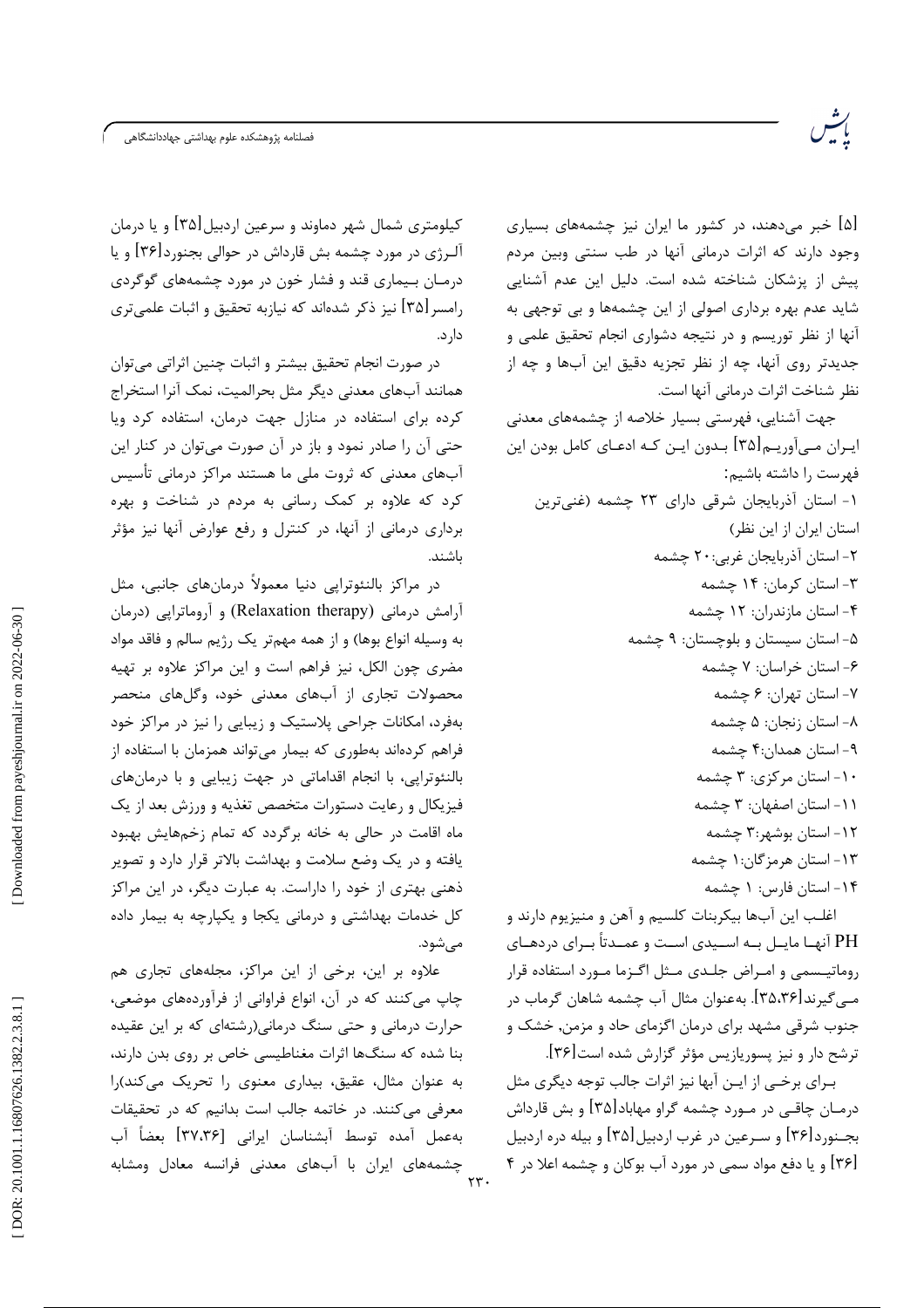استفاده درمانی از آبمعدنی چشمهها و …

ويدا فيضى و حسين مرتضوى

مفیدی بر امراض یوستی و امراض عمومی داشته باشد و این امر براصول علمی معتبر در دنیا منطبق است.

همانگونه که کشورهای دیگر دنیا و بیشتر کشورهای غربی با مطالعه و تحقیق بیشتر بر روی آبهای معدنی خود و شناخت ترکیباتشان قادر به بهره برداری بهینه درمانی از آنها شده و علاوه بر آن، صنعت توریسم و نیز صادرات خود را بهبود بخشیدهاند،ما نیز میتوانیم به بی توجهی وهدر رفتن آبهای کشورمان (که مشابه بهترین نوع آبهای فرانسه هستند)پایان دهیم وبا تحقیق بر روی آنها و شناخت بیشتر ترکیبات و اثرات درمانی آنها به امکان بهره وری بیشتر کمک کنیم. شمرده شده، به عنوان مثال آب چشمه بیله دره اردبیل و چشمه صدقیان سلماس و نیز چشمه گراو مهاباد را از جهت ترکیبات به آب چشمه کاشا-اویان فرانسه تشبیه می کنند و این در حالیست که امروزه بهعلت عدم برنامه ریزی کافی آب بسیاری از این چشمهها بدون استفاده بجا به رودخانهها ریخته و یا فقط به مصرف کشاورزی می رسند [۳۶].

### بحث و نتيجه گيري

۔<br>آبھای معدنی هم به دلیل املاح موجود در آنها وهم از بابت آب رسانی به بدن،اثرات مهمی بر سلامتی ما دارند.استفاده درمانی از آبهای معدنی چه به صورت موضعی از راه پوست و چه به صورت خوراکي مي ټواند اثرات بسيار جالب توجه و

## منابع

1- Routh Hb, Bhowmik KR, Parish LC, Witkowski JA. Balneology, mineral water, and spas in historical perspective. Clinics In Dermatology. 1996; 6: 551-4

2- Millikan LE. Complementary medicine in dermatology. Clinics In Dermatology. 2002; 5:  $602 - 5$ 

3- Millikan LE. Unapproved treatments or indications in dermatology: physical therapy including balneotherapy. Clinics In Dermatology 2000; 1: 125-9

4- Bernstein JE. Dermatologic aspects of mineral water. Clinics In Dermatology 1996; 6: 567-9

5- Halevy S , Giryes H, Friger M, Grossman N, Karpas Z, Sarov B. The role oftrace elements in psoriatic patients undergoing balneotherapy with Dead sea bath salt. Israel Medical Association Journal 2001; 11: 828-32

6- Staquet Mj, peguet -Navarro J, Richard A, Schmitt D, Rougier A. In vitro effect of a spa water on the migratory and stimulatory capacities of human langerhans cell. European Journal of Dermatology 2002: 4: 9-11

7- Kowalzick L, Ott A, Waldmann T, Suckow M, Ponnighaus JM. Therapy of lymphomatoid Papulosis with balneo-puva -Photochemotherapy. Der Hautarzt 2000; 10: 778-80

8- Kubota K, Machida I, Tamura K, Take H, Kurabayashi H, Akiba T. Treatment of refractory cases of atopic dermatitis with acidic hot-spring bathing. Acta Dermatologica Venereologica 1997;  $77:452-54$ 

9- Pinton J, Friden H, Kettaneh-Wold N, Wold S. Clinical and biological effects of balneotherapy with Selenium-rich water in patientes with psoriasis vulgaris. British Journal of Dermatology 1995; 133: 344-347

10- Leaute-Labreze C, Saillour F, Chene G, Cazenave C, Luxey-Bellocq Sanciaume C, Toussaint JF, et al. Saline Spa water or combined water and UV-B for psoriasis versus conventional UV-B. Archives of Dermatology 2001; 8: 1035-9

11- Hashkes PJ. Beneficial effect of climatic therapy on inflammatory arthritis. Scandinavian Journal of Rheumatology 2002; 3: 172-7

12- Sukenik S, Baradin R, codish S, Neumann L, Flusser D, Abu-Shakra Buskila D. Balneotherapy at the Dead sea area for patients with psoriatic arthritis and concomitant fibromyalgia. Israel Medical Association Journal 2001; 2: 147-50

13- Gambichler T, Senger E, Altmeyer P, Hoffmann K. Clearance of ichthyosis linearis circumflexa with balneophototherapy. Journal of European Academy <sub>of</sub> Dermatology and Venereology 2000; 5: 397-9

14- Aragane Y, Kawada A, Maeda A, Isogai R, Isogai N, Tezuka T. Disseminated scleroderma of a Japanese patient successfully treated with bath

Downloaded from payeshjournal.ir on 2022-06-30